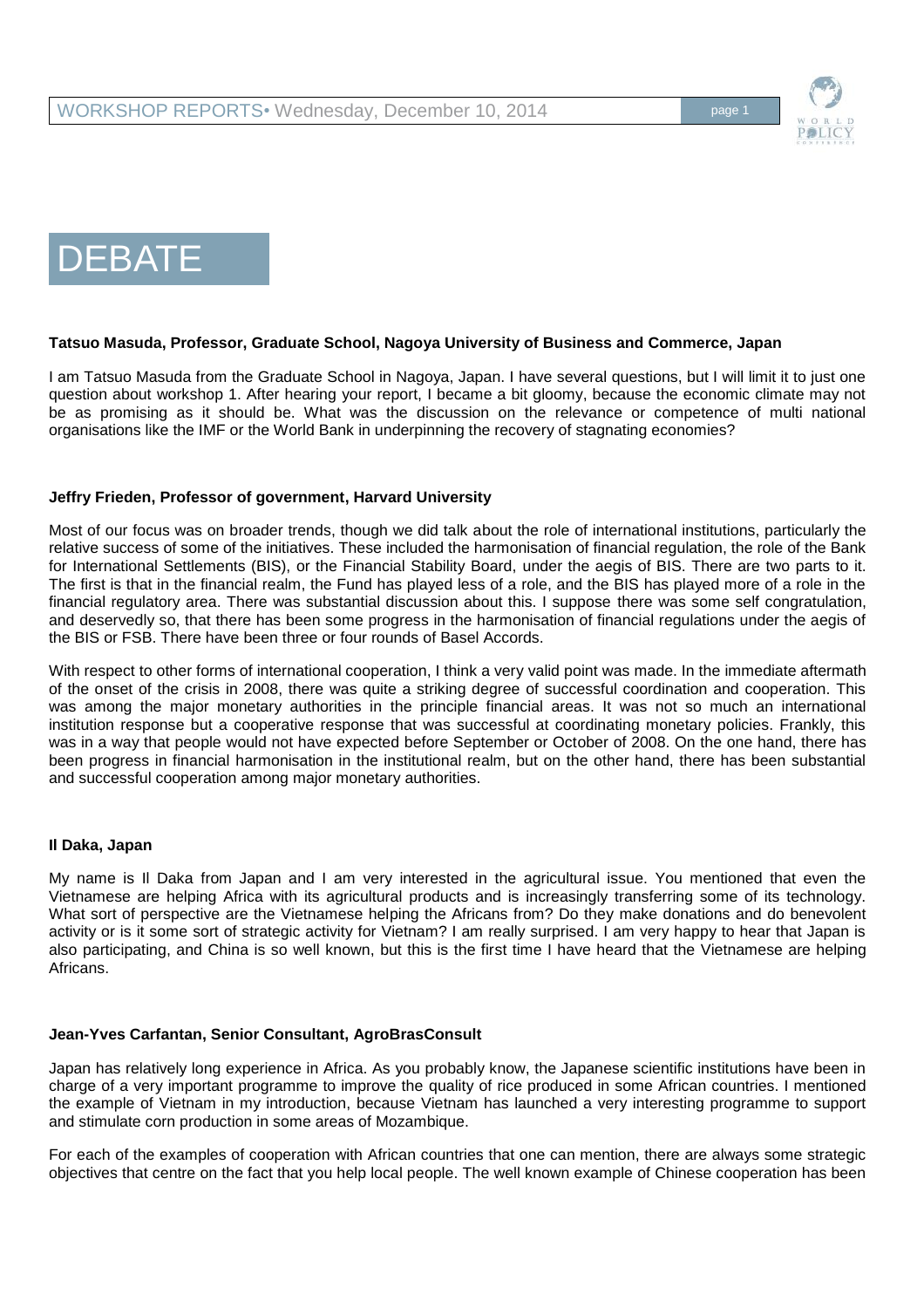

discussed a lot in recent years. For instance, it has been said that China was even buying lands or implementing land grabbing strategies in different African countries. We have to separate myth and reality, but there is always a strategic vision.

I would say that most of the Asian countries do see Africa as a continent that could provide the raw materials and food staples that they will need to import in the future. Vietnam is probably in such a situation. This is also the case for India. Our Indian speakers did mention that some cooperation exists between Indian companies and partners in Africa. The final objective of cooperation from the Indian point of view is to diversify the supply in the domestic markets. It is probably also the case for Vietnam.

I do not see this as a very important issue, as long as it is not implemented without taking the question of the supply of the local market into account. There is a necessity to increase local production to supply local consumers. We also mentioned in our discussions that for Africa to become a supplier of Asian countries, there is an important challenge to be faced. This is the question of supports, infrastructure and communication. You cannot produce rice in Mali or Kenya to export to Asian countries if you do not have a more efficient transport system.

## **Carlos Pérez Verdía, Chief of Cabinet, Ministry of Foreign Affairs, Mexico**

I am Carlos Pérez Verdía, from Mexico. Ms Aoun, I wonder if you could elaborate on what the group thought about the Conference of the Parties (COP) in Peru and specifically, whether success in Peru is a pre requisite for success in Paris. Mr Frieden, I would like to ask you about the large flows you were talking about, if I may. You mentioned in the workshop that you see some of the trouble or the source of trouble coming from the large imbalances that still exist. However, five or six years after a huge crisis, we still see that the imbalances are pretty much as they were. I wonder if you see some kind of wedge between the real and the monetary economies that we are somehow failing to grasp and whether we can see how to resolve them.

## **Marie Claire Aoun, Director, Centre for Energy, Ifri**

We did talk about international negotiations and most particularly about the COP 20, but it is seen more as a stepping stone towards the COP 21. The main factors should start to be discussed at the COP 20 and the main decisions will be taken during the next year. It was also interesting that Mr Vuk Jeremic, who had long experience in the UN institutions, talked and insisted about this fact. International negotiations on climate issues are sometimes very difficult because short term concerns are more often brought to the table. These include geopolitical concerns and issues related to the economic crisis.

The discussion was also about how to make climate change issues the priority topics, because they are the priority for the long term. We then focused on the fact that if Paris is to be successful, it will need to move the discussion from targets to actions. We need to work more on the financing issues and on mitigation and adaptation strategies. Also, there was a clear focus in the workshop on the fact that we need to work on carbon pricing mechanisms and to improve the pricing of carbons globally, not only in some regions. This is to avoid problems in terms of competitiveness.

#### **Jeffry Frieden, Professor of government, Harvard University**

On your point, we did not discuss the issue in great detail, so all I can do is give you my own view. My concern was echoed by others. Typically, one would want capital flows in response to opportunities for productive activities. We need capital flows to reinforce productive investment in various economies. As we all know, borrowing is not a bad thing if the borrowed funds are used to increase productivity and the productive capacity of the societies in question. That happens to a very large extent.